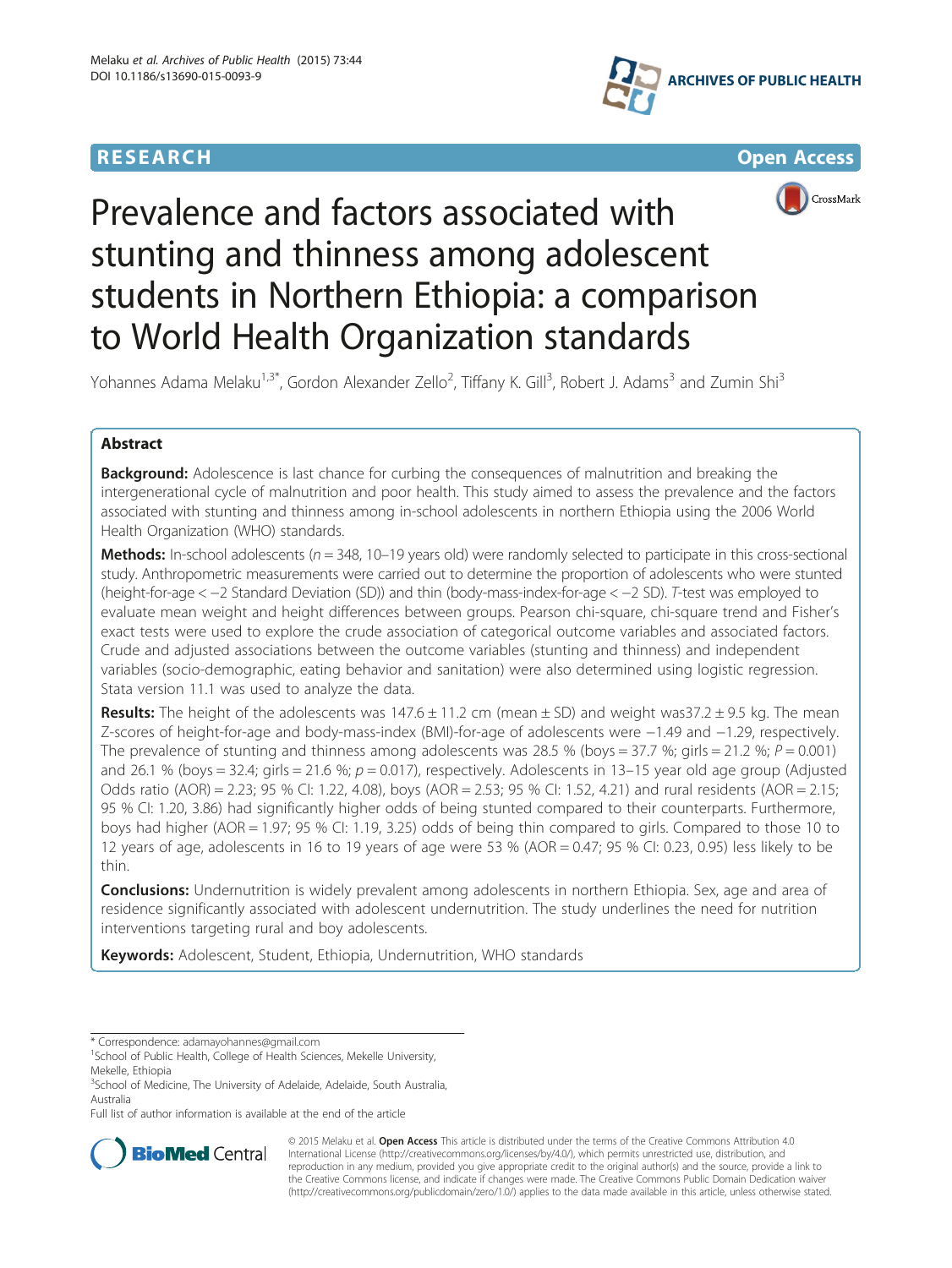#### Background

According to the World Health Organization (WHO) adolescence is defined as10-19 years of age [\[1](#page-9-0)]. Adolescents represent approximately 20 % of the world's population and most  $({\sim}84 \%)$ are living in developing or emerging countries [\[2\]](#page-9-0). In Ethiopia, 20-26 % of the population was represented by adolescents [\[3](#page-9-0)]. Adolescence is a period characterized by important biological, physical, psychological and social changes [\[4](#page-9-0)] and an active growth phase [[5](#page-9-0)]. Throughout this period, risk of nutrition inadequacies and other health issues are of concern due to rapid growth in stature, muscle mass and fat mass. During the peak of the adolescent growth spurt, some dietary requirements are also as high as or higher than in other age groups [[6](#page-9-0)]. Adequate nutrition and health are essential as adolescents gain up to 50 % of their adult weight, more than 20 % of their adult height, and 50 % of their adult skeletal mass during these years [[7\]](#page-9-0).

Despite the economic growth observed in developing countries, malnutrition and particularly undernutrition is still highly prevalent [\[8](#page-9-0)–[12\]](#page-9-0) though a growing prevalence of obesity is also being observed in some of these countries [[8, 13\]](#page-9-0). Ethiopia is not an exception. A study in northern Ethiopia reported high levels of stunting (26.5 %) and thinness (58.3 %) [[12\]](#page-9-0). On the other hand, increased prevalence (8.5 %) of overweight/obesity was reported among adolescents in a city (Addis Ababa) [[14](#page-9-0)]. This double-burden of malnutrition in children and adolescents adversely affects their intellectual development [[15](#page-9-0)–[19\]](#page-9-0), school attendance [[20\]](#page-9-0), growth [\[19\]](#page-9-0), health [[21](#page-9-0)], academic performance and social skills [[15, 17](#page-9-0), [19\]](#page-9-0). For instance, a longitudinal study in southwest Ethiopia demonstrated the positive relationship between adolescent food insecurity and absenteeism and low success in schooling [[22\]](#page-9-0).

Poor nutrition status among adolescents is also an important determinant of poor health outcomes. Undernutrition has far reaching consequences, especially in girls. If their nutritional needs are not met, they have high risk of mortality as a result of pregnancy and childbirth and they are more likely to give birth to low birth weight infants [[23](#page-9-0)–[25\]](#page-9-0). Furthermore, in all adolescents, short stature resulting from chronic undernutrition is associated with reduced lean body mass and deficiencies in muscular strength and working capacity [[26](#page-9-0)]. Thus, one approach to break the intergenerational cycle of malnutrition and poor health is to improve the nutrition of adolescents; otherwise, the vicious cycle will continue.

In Ethiopia, although childhood stunting is highly prevalent in general and in the region (Tigray) where this study was conducted in particular [[10](#page-9-0)], data on adolescents are scarce. The few existing studies have reported varying levels of undernutrition among adolescents between 2009 and 2014. A national level survey on adolescent girls

reported that 23 % and 14 % of adolescent girls were stunted and thin (as defined by WHO 2006 standard; Z-score < −2), respectively [\[10](#page-9-0)]. In Addis Ababa, the capital of Ethiopia, 7.2 % and 6.2 % of adolescents were found to be stunted and thin, respectively [\[14](#page-9-0)]. A study conducted among adolescent girls in rural communities of northern Ethiopia showed that the prevalence of stunting and thinness were 26.5 % and 58.3 %, respectively [[12](#page-9-0)]. Another study conducted in Ambo town showed that underweight was prevalent in boys than girls (29.8 % versus 24.6 %) with total prevalence of 27.5 % [[27\]](#page-9-0).

To assess the nutrition status of adolescents, the WHO currently recommends using BMI-for-age and height-for-age [[28](#page-9-0), [29\]](#page-9-0). The WHO growth standard for adolescents also uses thinness (low body-mass-index (BMI)-for-age (BAZ)) and stunting (low height-for-age (HAZ)) [[28, 29](#page-9-0)]. The main difference between these two indicators is that the former is a result of mainly acute (shortterm) nutrient deficiency (specifically macronutrients) whereas the later shows chronic (long-term) deficiency. Previous studies have used these standards to evaluate the nutrition status of adolescents and to compare prevalence of thinness and stunting in different settings [[30](#page-9-0)–[33](#page-9-0)].

Investigating growth, health and nutrition status during the adolescence stage of development, in addition to infancy and childhood is important. However, there are few studies that investigate stunting and thinness during adolescence in Ethiopia [[12](#page-9-0), [14, 34, 35\]](#page-9-0) and there is only one study that has been conducted in northern Ethiopia with a focus on adolescent girls [[12\]](#page-9-0).

The main aim of this study was, therefore, to assess the prevalence and the factors associated with stunting and thinness among in-school adolescents (both boys and girls) in northern Ethiopia using the WHO standards [[36](#page-9-0)]. Data obtained from this study are relevant to both governmental and non-governmental organizations interested in improving the health and nutrition of an important and often neglected segment of the population in developing and emerging countries.

#### Methods

#### Study design, setting, sample size determination and sampling technique

The study design was a school-based, cross-sectional study measuring the prevalence and factors associated with stunting and thinness among adolescents in a town in northern Ethiopia. The study was carried out from February to March, 2014.

The sample size was determined using a single population proportion formula, with the following assumptions: Maximum allowable error was set at 4 %; the proportion of stunted Ethiopian adolescents at 16 % [[35](#page-9-0)]; Z statistic of 1.96; and estimated non-response rate of10%. A sample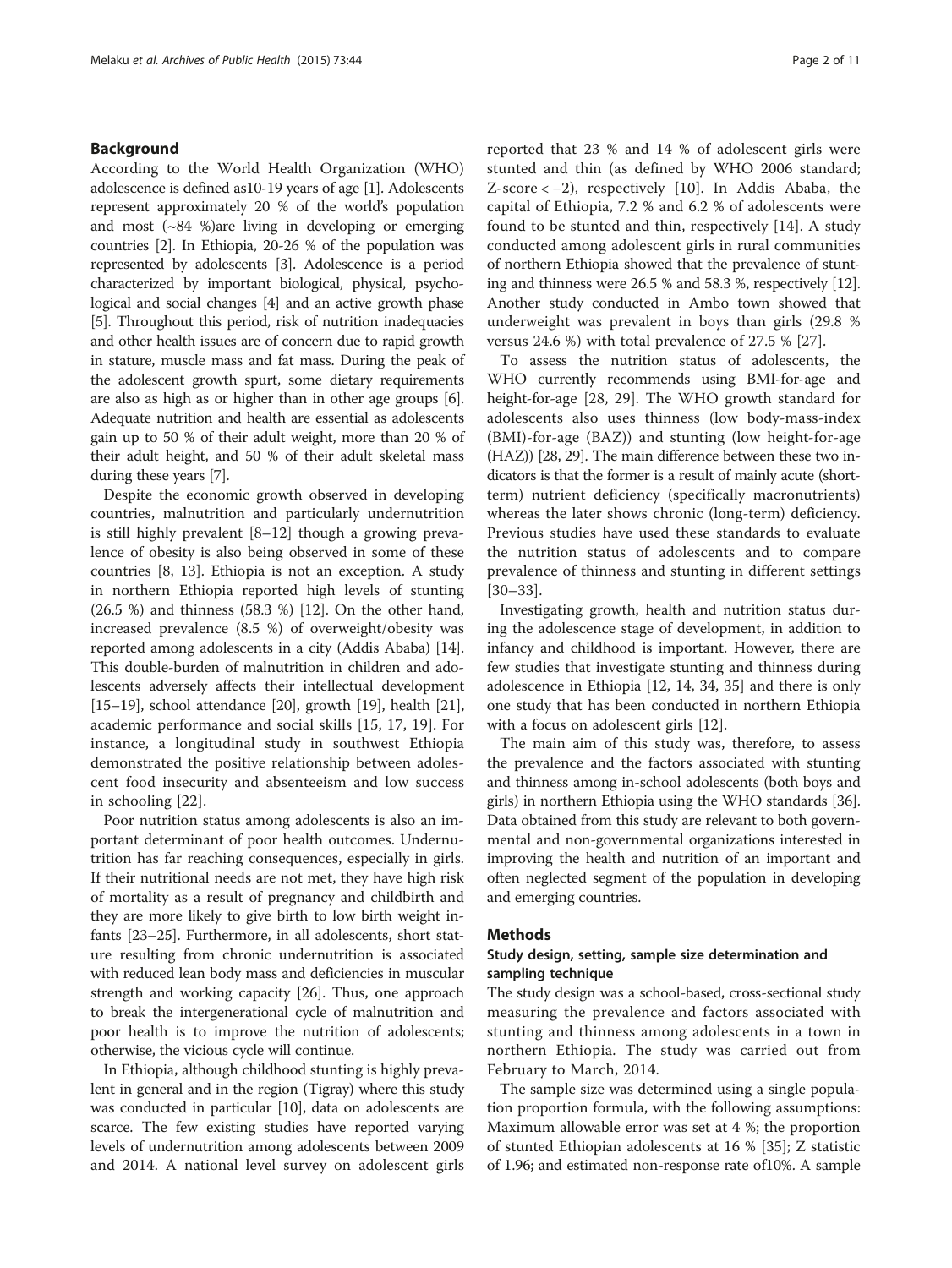size of 356 was determined; however, 8 students (3 boys and 5girls) declined to participate in the study, resulting in a final sample size of 348.

The study was conducted in Wukro in the Tigray Region of northern Ethiopia. Wukro is located approximately 829 kilometer (km) north of Addis Ababa and 45 km north of Mekelle (capital of the Tigray region). The total population is estimated to be more than 40,000. Six primary (Zikre-semaetat, Ksanet, Millennium, Kidus-Yossef, Bethntset and Selam) and two secondary (Megabit-30 and Wukro) schools were present in Wukro at the time of the study. In the academic year of 2013/2014, 10,073 adolescents (10–19 years of age) were attending school encompassing grades 5 to 12. The WHO definition of the age range of adolescents (10–19 years) was used as the inclusion criteria for the study [\[1\]](#page-9-0).

The number of study participants in both the primary and secondary schools was determined proportionally to population size. Three schools, namely Ksanet, Millennium and Selam, were selected using simple random sampling from the six primary schools in Wukro. Both of the secondary schools (i.e. Megabit 30 and Wukro) in Wukro

were included. Primary and secondary schools were represented by 198 and 150 students, respectively.

Sampling frames (list of students between 10–19 years) were obtained from each school's administrators. Study participants from each school were then selected using a simple random sampling technique after allocating the number of study participants using proportion to population size. Room teachers (i.e. those responsible for supervision of students) assisted in identifying study participants. A schematic representation of participant selection is shown in Fig. 1.

#### Measurements

A pretested, self-administered, structured questionnaire (including both open-ended and closed–ended questions) was used in the study. The pretest was conducted among 38 students (10 % of the sample) in schools that were found in the nearby town. The questionnaire was developed by reviewing previous literature [[11](#page-9-0), [12, 14, 27](#page-9-0)]. The English version of the structured questionnaire was translated into the local language, "Tigrigna". The questionnaire focused on socio-demographic characteristics (sex,

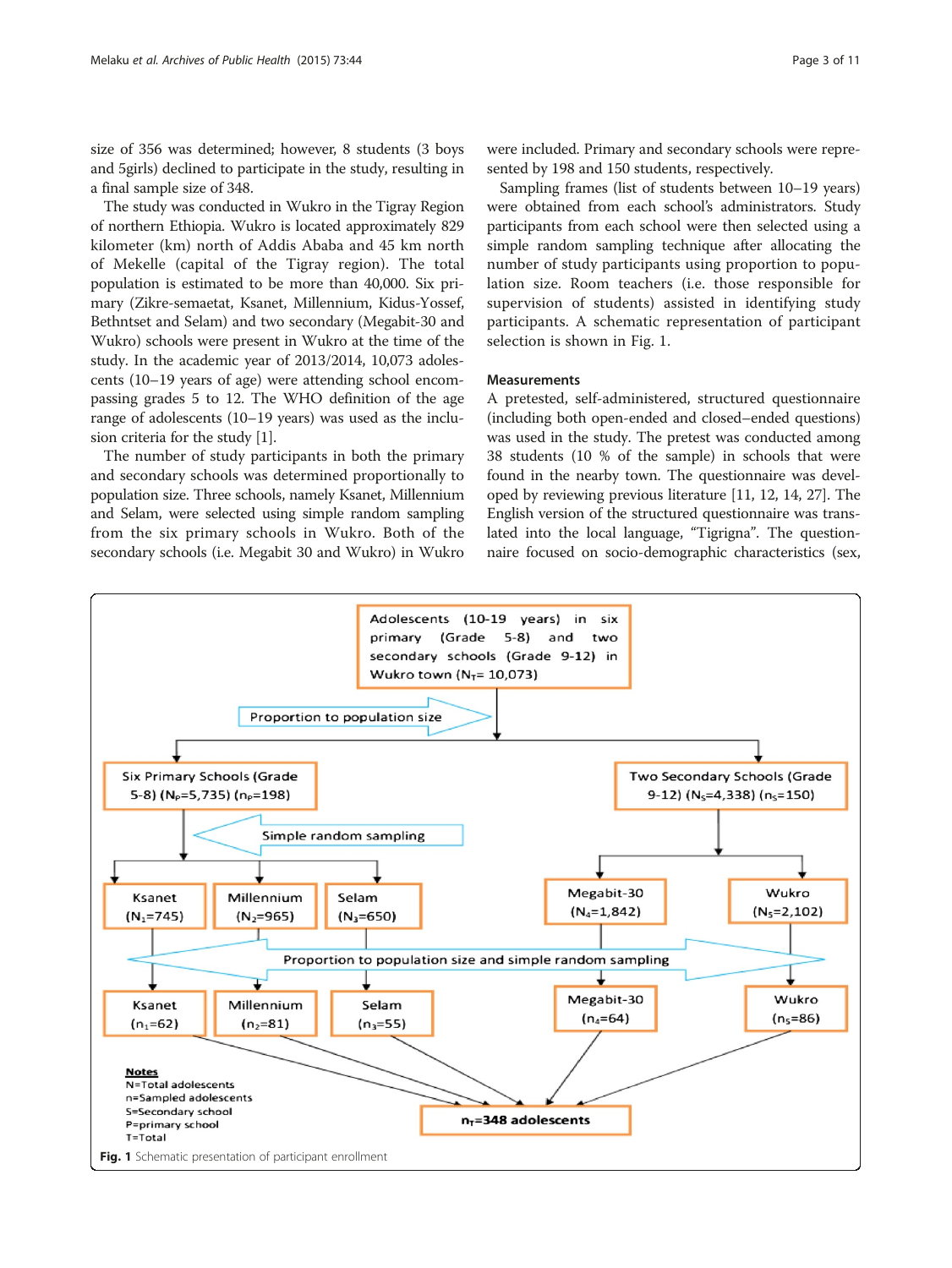age, fathers' and mothers' education, usual place of residence, fathers' occupation, and number of family members), sanitation (functional latrine availability), eating behavior and anthropometric measurements. Each participant was asked about frequency of diet and type of foods eaten per day and week. Staple foods such as "Teff" (a cereal) with "Wot" (primarily prepared from legumes), wheat and others, vegetables, fruits and meat were included in the questionnaire. The presence of a functional latrine and water source for the household were also assessed. Furthermore, age differences of adolescents from their younger and older siblings were considered as a factor in the analysis in order to look the effect of age difference of siblings on adolescent nutrition status. Heights (to the nearest 0.1 cm) and weights (to the nearest 0.1 kg) of adolescents were measured using a stadiometer and balance beam scale (SECA, Hannover Germany), respectively. The height of each adolescent was measured without shoes. Weight was also measured without jackets or coats, shoes and additional clothing. Data collectors, who were university students, were trained on the contents of the questionnaire, procedures for data collection, data accuracy and completeness. Field work was conducted under close supervision of the principal investigators.

In each school, an official communication was used to identify a suitable time for data collection. Before completing the questionnaire, respondents were given a clear introduction explaining the purpose and objectives of the study. Data were collected during a single day in each participating school in the absence of class teachers, and efforts were made to ensure maximum comfort and privacy for the participants. Students were not allowed to discuss their questionnaire responses with each other, both for reasons of privacy and to avoid shared responses.

#### Data management, quality control and analysis

All possible actions to ensure quality of the data were performed before, during and after data collection. Training of data collectors and supervisors, pretesting of the questionnaire, and standardization of measuring scales of weight and height were undertaken. During data collection, consistency and completeness of questionnaires were checked by supervisors who had Bachelor degrees in health sciences. After data collection, unique codes (numbers) were provided for the questionnaire to facilitate cleaning of data whenever errors were detected. Data were entered into Statistical Package for Social Sciences (SPSS) version 20 (SPSS, IBM, New York) and WHO Anthro-Plus. They were then exported to Stata version 11.1 (Stata Corporation, College Station, TX, USA) for analysis.

Descriptive analysis such as mean, median, standard deviation (SD) and inter-quartile range (IQR) were used to describe characteristics of the study participants.

Anthropometric analysis determined the proportion of adolescents who were stunted (HAZ < =2SD) and thin (BAZ < −2 SD) [\[29\]](#page-9-0). To evaluate mean weight and height differences between boys and girls, student T-test was used. In addition,  $\chi^2$ ,  $\chi^2$ trend and Fisher's exact tests were used to investigate the relationship of categorical outcome variables and associated factors.

The association between the outcome variables (i.e. stunting and thinness) and independent variables were first analyzed using bivariable logistic regression model. Covariates having p-value <0.25 were retained and entered to the multivariable logistic regression analysis [\[37](#page-9-0)]. A p-value <0.05 was considered as a cut-off point for an independent variable to be significantly associated with the outcome. In the analyses, Hosmer-Lemeshow  $\chi^2$  and Variance Inflation Factor (VIF) assessed the goodness-offit of the models and multi-co-linearity, respectively. All p-values of Hosmer-Lemeshow and VIF were greater than 0.05 and less than 10 %, respectively.

#### Ethical considerations

Ethical approval and an ethical clearance letter were obtained from the Institutional Review Board of Mekelle University. The education offices of Wukro, as well as school directors in Wukro, were informed through formal letters. The majority of students were less than 18 years and were unable to give consent. Considering this and since the questionnaire didn't contain sensitive issues, thorough discussions were undertaken with the school directors regarding the purpose and the contents of the data collection tool, and permission was obtained to conduct the study. Respondents were given assurances about the privacy and confidentiality of their responses. Informed oral consent was obtained from each participant to ensure their willingness to participate, and all were informed that they had the right to not participate or could withdraw from the study at any time.

#### Results

#### Socio-demographic characteristics of adolescents in relation to nutrition status

More than half of the study participants were girls and the median age of both sexes was 14 years. Two-thirds of the participants resided in urban areas. Nine out of ten of the participants identified as Orthodox Christians. The literacy rate of fathers and mothers were found to be 63.5 % and 55.2 %, respectively (Table [1](#page-4-0)).

Stunting and thinness were significantly associated with sex. The overall prevalence of stunting among boys and girls were 37.7 % (95 % CI: 30.3 %, 45.5 %) and 21.2 % (15.8 %, 27.3 %)  $(p = 0.001)$ , respectively. Likewise, the prevalence of thinness among boys and girls were 32.4 % (95 % CI: 25.4 %, 40.2 %) and 21.6 % (95 % CI: [1](#page-4-0)5.8 %, 27.3 %)  $(P = 0.017)$ , respectively (Table 1).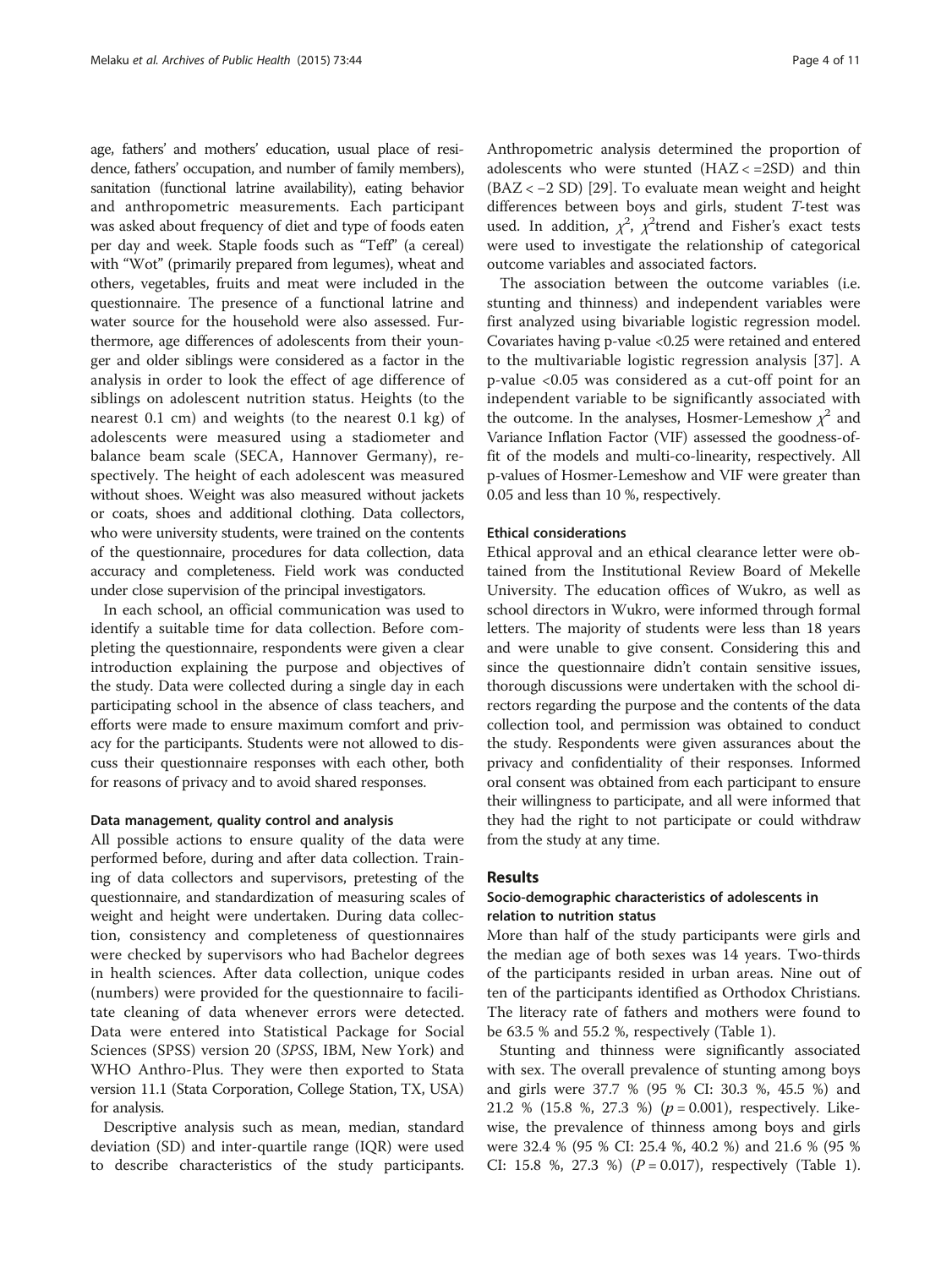| Variables                                                                        | Category                           | Total                         | Stunted (<-2 SD) $n$ (%) $P$ -value* Thin (<-2 SD) $n$ (%) $P$ -value* |           |           |       |  |
|----------------------------------------------------------------------------------|------------------------------------|-------------------------------|------------------------------------------------------------------------|-----------|-----------|-------|--|
| Sex                                                                              | Boys                               | 154 (44.3) 58 (37.7)          |                                                                        | 0.001     | 50 (32.5) | 0.017 |  |
|                                                                                  | Girls                              | 194 (55.7) 41 (21.1)          |                                                                        |           | 41(21.1)  |       |  |
| Age in years                                                                     | $10 - 12$                          | 120 (34.5) 25 (20.8)          |                                                                        | 0.002     | 35 (29.2) | 0.036 |  |
|                                                                                  | $13 - 15$                          | 135 (38.8) 53 (39.3)          |                                                                        |           | 41 (30.4) |       |  |
|                                                                                  | $16 - 19$                          | 93 (26.7)                     | 21(22.6)                                                               |           | 15(16.1)  |       |  |
| Median age (IQR)                                                                 | 14 ( $IQR = 12,16$ )               |                               |                                                                        |           |           |       |  |
| Age difference from elder sibling                                                | I am the $1st$ child for my mother | 77(22.1)                      | 17(22.1)                                                               | 0.401     | 16 (20.8) | 0.478 |  |
|                                                                                  | $\leq$ 2 years                     | 94 (27.0)                     | 28 (29.8)                                                              |           | 26 (27.7  |       |  |
|                                                                                  | >2 years                           | 177 (50.9) 54 (30.5)          |                                                                        |           |           |       |  |
| Age difference from younger sibling 1 am the last child for my mother $55(15.8)$ |                                    |                               | 11(20.0)                                                               | 0.256     | 16(29.1)  | 0.383 |  |
|                                                                                  | $\leq$ 2 years                     | 92 (26.4)                     | 30 (32.6)                                                              |           | 28 (30.4) |       |  |
|                                                                                  | >2 years                           | 201 (57.8) 58 (28.9)          |                                                                        |           | 47 (23.4) |       |  |
| Usual place of Residence                                                         | Urban                              | 217 (62.4) 51 (23.5)          |                                                                        | 0.008     | 64 (29.5) | 0.068 |  |
|                                                                                  | Rural                              | 131 (37.6) 48 (36.4)          |                                                                        |           | 27 (20.6) |       |  |
| Religion                                                                         | Orthodox                           | 323 (92.8) 96 (27.7)          |                                                                        | $0.067**$ | 82 (25.4) | 0.245 |  |
|                                                                                  | Muslim                             | 25(7.2)<br>3(12.0)<br>9(36.0) |                                                                        |           |           |       |  |
| Education of father                                                              | Illiterate                         | 127 (36.5) 43 (33.9)          |                                                                        | 0.090     | 28 (22.1) | 0.187 |  |
|                                                                                  | Literate                           | 221 (63.5) 56 (25.3)          |                                                                        |           | 63 (28.5) |       |  |
| Education of Mother                                                              | Illiterate                         | 156 (44.8) 44 (28.2)          |                                                                        | 0.928     | 33 (21.2) | 0.056 |  |
|                                                                                  | Literate                           | 192 (55.2) 55 (28.7)          |                                                                        |           | 58 (30.2) |       |  |
| Occupation of father                                                             | Employed                           | 150 (43.1) 28 (18.7)          |                                                                        | 0.002     | 40 (26.7) | 0.069 |  |
|                                                                                  | Farmer                             | 131 (37.6) 48 (36.6)          |                                                                        |           | 27(20.6)  |       |  |
|                                                                                  | Other                              | 67 (19.3)                     | 23 (34.3)                                                              |           | 24 (35.8) |       |  |
| Family size                                                                      | <= 4 members                       | 98 (28.2)                     | 18 (18.4)                                                              | 0.009     | 24 (24.5) | 0.645 |  |
|                                                                                  | >4 members                         | 249 (71.8) 81 (32.5)          |                                                                        |           | 67 (26.9) |       |  |

<span id="page-4-0"></span>Table 1 Socio-demographic characteristics of adolescents categorized by nutrition status (i.e. stunted and thin), northern Ethiopia, 2014

\*P-value was determined using chi-square test except for \*\*; \*\*Fisher's exact test

Age was associated with stunting ( $p = 0.002$ ) and thinness  $(p = 0.036)$ . A higher percentage in rural area were stunted  $(p = 0.008)$  compared to those living in an urban area. Participants whose fathers were farmers had a higher prevalence of stunting than those with other occupations  $(p = 0.002)$ . Larger families were associated with greater prevalence stunting in adolescents ( $p = 0.009$ ). Stunting was found to be higher among families whose members were >4 ( $p = 0.009$ ) (Table 1).

#### Eating behavior and hygienic practices in relation to nutrition status

The majority, (56.3 %) of adolescents consumed "Teff" with "Wot" as a daily staple in the diet and the frequency of consumption most commonly three or more times per day (83.6 %). Vegetables (91.4 %) and fruits (89.1 %) were also consumed at least once daily. Three-quarters (75.5 %) of adolescents ate meat at least once per week. The majority of the adolescents reported that they used piped water and had a functional latrine at their home (Table [2\)](#page-5-0).

#### Anthropometric measurements

The mean  $\pm$  SD overall height of the participants was 147.6 ± 11.2 cm (95 % CI: 146.5, 148.8) and weight was 37.2 ± 9.5 kg (95 % CI: 36.2, 38.2). The mean heights of boys and girls were 147.6 ± 13.40 cm (95 % CI: 145.5, 149.8) and 147.7 ± 9.10 cm (95 % CI: 146.4, 148.9) respectively with no statistical difference between the two groups ( $p = 0.967$ ). Similarly, the mean weights of boy and girl adolescents were 35.9 ± 9.72Kg (95 % CI: 34.4, 37.5) and 38.3 ± 9.22Kg (95 % CI: 37.0, 39.6) respectively with statistical difference between the two groups ( $P = 0.023$ ) (data not shown).

The mean height of boy and girl adolescents in relation to age is shown in Fig. [2](#page-5-0). Boys were taller at 10 years of age while between the ages of 11 and 13 years, boys were shorter. At the age of 14 years, girls were shorter than boys.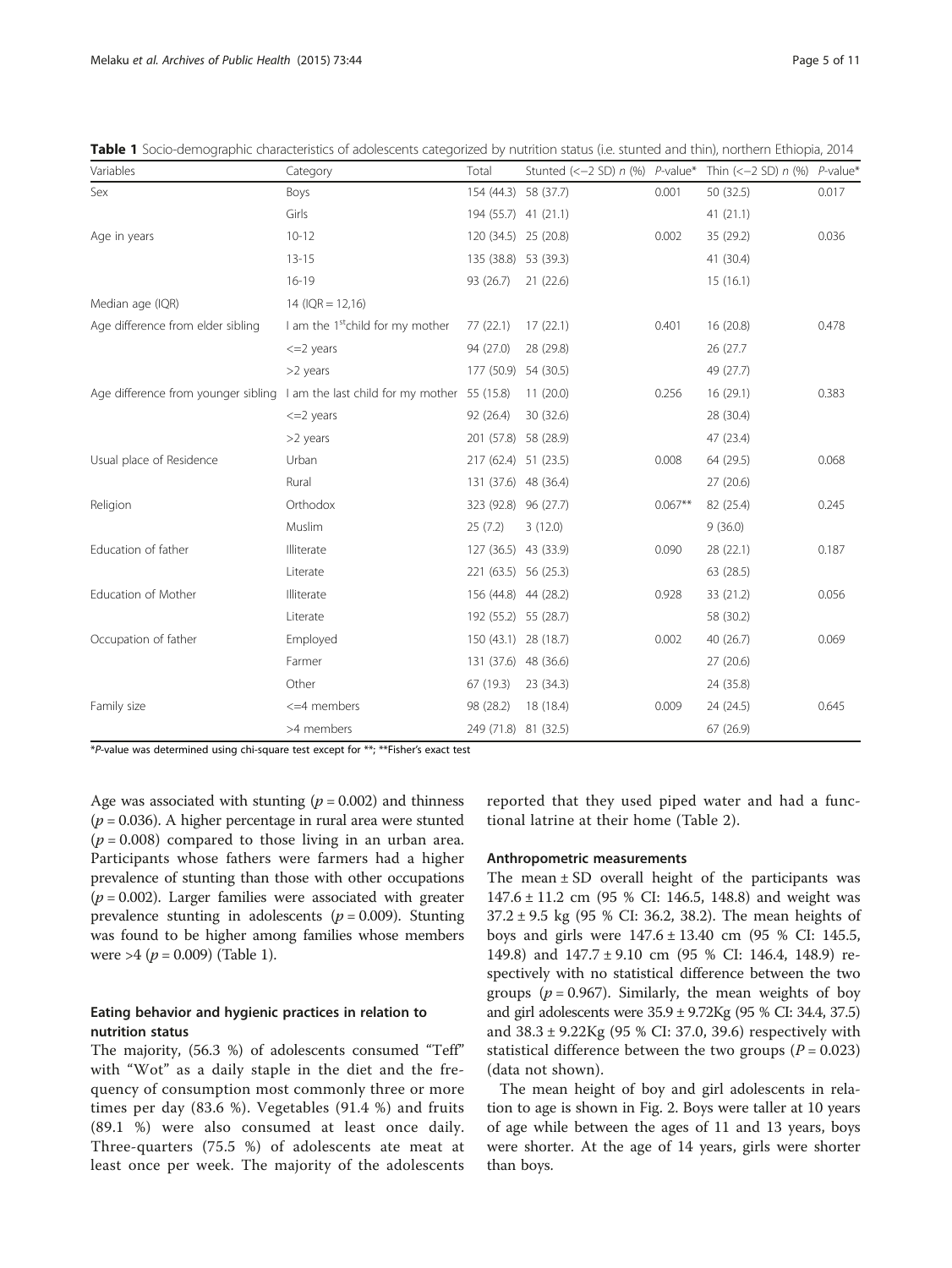<span id="page-5-0"></span>

|                |  |  |  | Table 2 Sanitation practices and eating behavior of adolescents categorized by nutrition status (i.e. stunted and thin), northern |  |  |  |  |
|----------------|--|--|--|-----------------------------------------------------------------------------------------------------------------------------------|--|--|--|--|
| Ethiopia, 2014 |  |  |  |                                                                                                                                   |  |  |  |  |

| Variables                              | Category            | n(%)       | Stunted   | $P$ -value* | <b>Thin</b> | $P$ -value* |
|----------------------------------------|---------------------|------------|-----------|-------------|-------------|-------------|
|                                        |                     |            | n(%)      |             | n(%)        |             |
| Kind of food always eaten at home      | "Teff"with "Wot"    | 196 (56.3) | 46 (23.5) | 0.051       | 53 (27.0)   | 0.888       |
|                                        | Wheat               | 122 (35.1) | 41 (33.6) |             | 31 (25.4)   |             |
|                                        | Others              | 30(8.6)    | 12(40.0)  |             | 7(23.3)     |             |
| Number of feedings per day             | 1-2 times           | 57 (16.4)  | 16(28.1)  | 0.945       | 15(26.3)    | 0.975       |
|                                        | $>$ = 3 times       | 191 (83.6) | 83 (28.5) |             | 76 (26.1)   |             |
| Eat vegetable at least once per day    | Yes                 | 317 (91.4) | 88 (27.8) | 0.302       | 84 (26.5)   | 0.706       |
|                                        | No                  | 30(8.7)    | 11(36.7)  |             | 7(23.3)     |             |
| Eat fruits at least once per day       | Yes                 | 309 (89.1) | 85 (27.5) | 0.229       | 81 (26.2)   | 0.989       |
|                                        | No                  | 38 (11.0)  | 14 (36.8) |             | 10(26.3)    |             |
| Eat meat at least once per week        | Yes                 | 262 (75.5) | 70 (26.7) | 0.189       | 63 (24.0)   | 0.105       |
|                                        | No                  | 85 (24.5)  | 29 (34.1) |             | 28 (33.0)   |             |
| Source of water                        | Pipe water          | 309 (88.8) | 84 (27.2) | 0.141       | 81 (26.2)   | 0.939       |
|                                        | Other (well, river) | 29 (11.2)  | 15(38.5)  |             | 10(25.6)    |             |
| Presence of functional latrine at home | Yes                 | 310 (89.1) | 90 (29.0) | 0.490       | 79 (25.5)   | 0.420       |
|                                        | No                  | 38 (10.9)  | 9(23.7)   |             | 12 (31.6)   |             |

\*P-value was determined using chi-square test

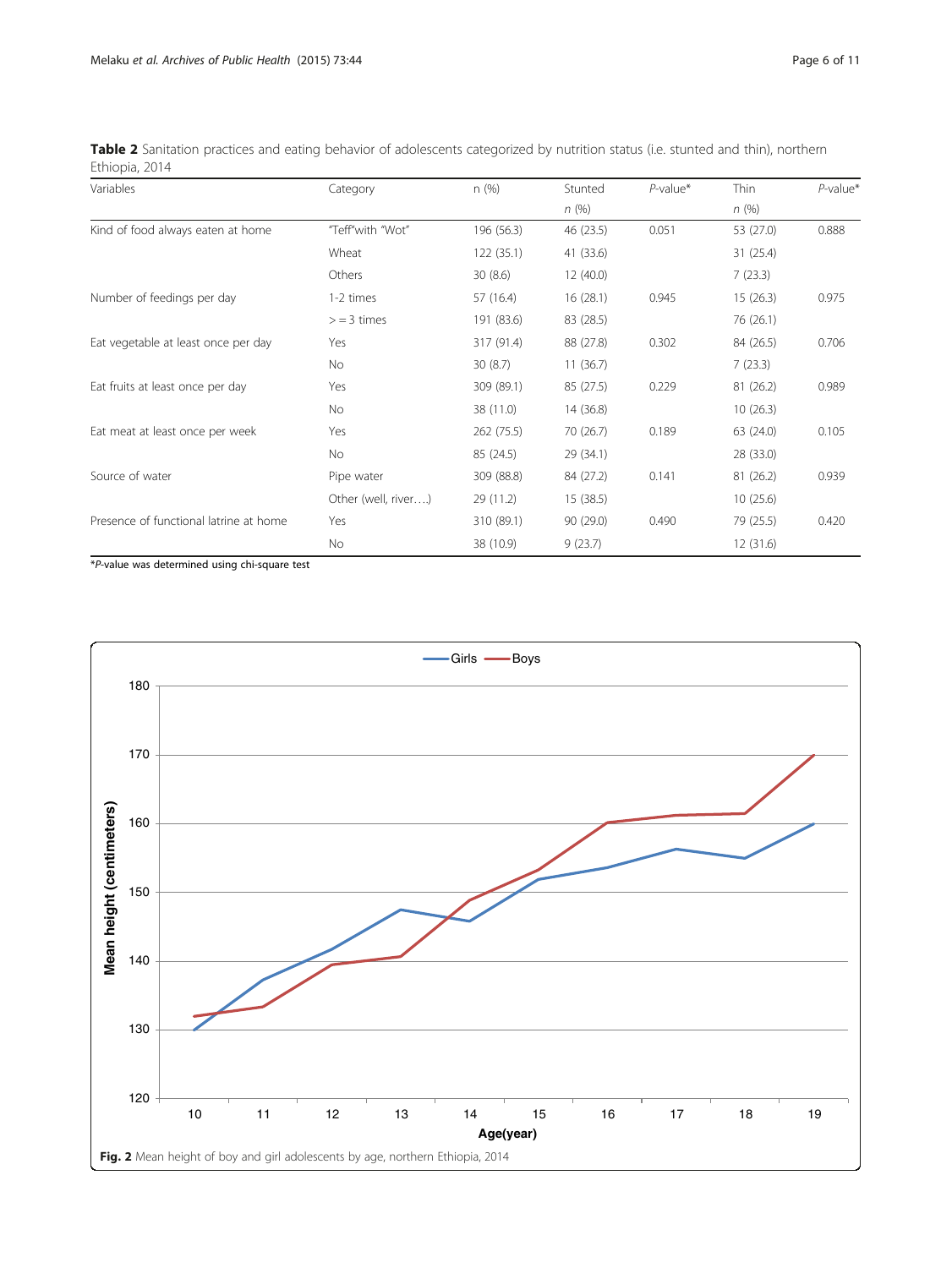The mean Z-scores of height-for-age and BMI-for-age of all adolescents were −1.49 (95 % CI:-1.60, −1.39) and −1.29 (95 % CI:-1.41,-1.18), respectively. The mean Z-scores of height-for-age among boys and girls were −1.68 (95 % CI: −1.85,-1.50) and-1.34 (−1.48,-1.20) respectively, which are significantly different ( $p = 0.0028$ ). Similarly, the mean Z-scores of BMI-for-age among boys and girls were −1.59 (95 % CI:-1.75, −1.43) and −1.06 (95 % CI: −1.22, −0.89), respectively (p < 0.0001). Generally, Z-scores of BMI-for–age and height-for-age for all adolescents and by sex were found to be below the 2006 WHO standards and there were almost no obese cases (Fig. 3).

#### Prevalence of stunting and thinness

The prevalence of stunting and thinness among adolescents was 28.5 % (95 % CI: 23.9 %, 33.4 %) and 26.1 % (95 % CI: 21.7 %, 31.0 %), respectively. The prevalence of severe stunting (HAZ < −3SD) and thinness (BAZ < −3SD) was 8.1 % and 7.1 %, respectively. The trend of stunting  $(p = 0.711)$  and thinness  $(p = 0.229)$  across age was not significant (data not shown).

#### Factors associated with stunting and thinness

In bivariable logistic regression, sex, age, residence, family size, education of father, type of food usually eaten were found to be significantly associated with stunting. However, in multivariable analysis only sex, age, residence and fathers' occupation were significantly associated with stunting.

Boy adolescents had 2.53 times higher odds of stunting (AOR = 2.53; 95 % CI: 1.52, 4.21) compared to girls. Adolescents age 13–15 years had 2.23 times higher odds of being stunted (AOR = 2.23; 95 % CI: 1.22, 4.08) compared to those aged 10 to 12, Rural residents had 2.15 times higher odds of being stunted (AOR = 2.15; 95 % CI: 1.20, 3.86) than their counterparts. Similarly, a marginal association of the occupation of the father and stunting was detected as adolescents whose fathers' occupation was farmers had 2 times higher odds of being stunted (AOR = 2.00; 95 % CI: 1.00, 4.00) compared to adolescents whose fathers were employed (Table [3](#page-7-0)).

In multivariable analysis, after adjusting for residence, family size, father's education and type of food usually consumed and sex and age, only sex and age were found to be significantly associated with thinness. Boys had almost 2 times higher odds of being thin (AOR = 1.97; 95 % CI: 1.19, 3.25) compared to girls. Compared to those 10 to 12 years of age, adolescents aged 16 to 19 years were 53 % less likely to be thin (AOR = 0.47; 95 % CI: 0.23, 0.95) (Table [3](#page-7-0)).

#### **Discussion**

#### Prevalence of undernutrition

The present study shows that the extent of undernutrition among adolescents in northern Ethiopia is high. The prevalence of stunting in adolescents was 28.5 % with a significant difference between boys and girls (37.7 % and 21.2 %, respectively). Previous studies in adolescent Ethiopians reported much lower levels of stunting. These include studies in the Jimma zone (16 %) [[35](#page-9-0)] and Addis

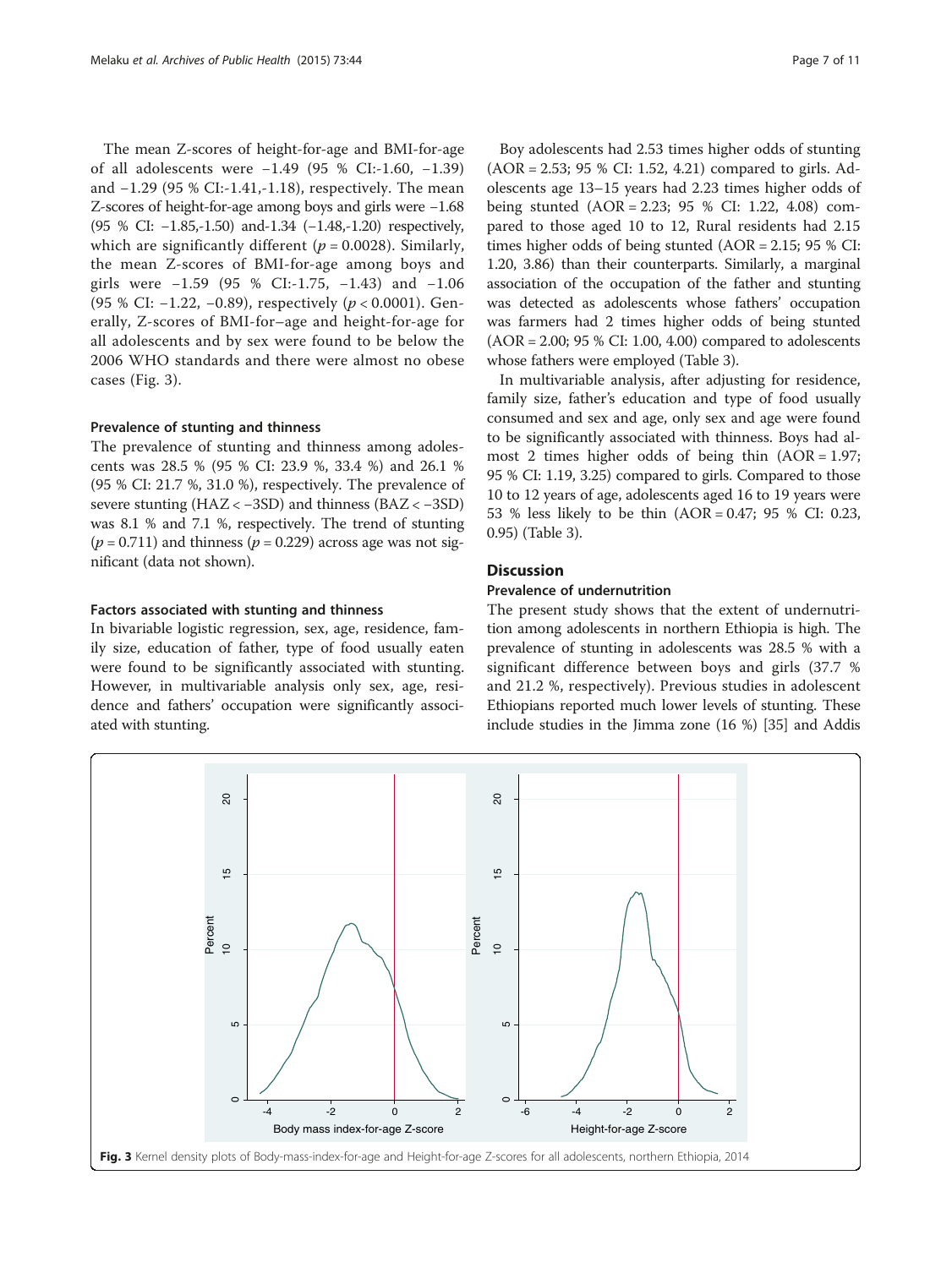<span id="page-7-0"></span>Table 3 Factors associated with stunting and thinness among adolescents in northern Ethiopia, 2014

|                                     |                   | Stunting           |                     |                              | Thinness              |                   |             |  |  |
|-------------------------------------|-------------------|--------------------|---------------------|------------------------------|-----------------------|-------------------|-------------|--|--|
| Variable                            | Category          | COR (95 % CI)      | AOR (95 % CI)       | $P$ -value*                  | COR (95 % CI)         | AOR (95 % CI)     | $P$ -value* |  |  |
| Sex                                 | Boy               | 2.25 (1.40, 3.62)  | 2.53(1.52, 4.21)    | < 0.001<br>1.79 (1.11, 2.91) |                       | 1.97 (1.19,3.25)  | 0.008       |  |  |
|                                     | Girl              | 1.00               | 1.00                |                              | 1.00                  | 1.00              |             |  |  |
| Age                                 | $10-12$ years     | 1.00               | 1.00                |                              | 1.00                  | 1.00              |             |  |  |
|                                     | $13-15$ years     | 2.46 (1, 40, 4.30) | 2.23 (1.22, 4.08)   | 0.009                        | 1.06(0.62, 1.81)      | 1.11 (0.63,1.97)  | 0.712       |  |  |
|                                     | 16-19 years       | 1.11(0.58, 2.14)   | 0.83(0.41, 1.67)    | 0.608                        | 0.47(0.24, 0.92)      | 0.47(0.23, 0.95)  | 0.035       |  |  |
| Residence                           | Urban             | 1.00               | 1.00                |                              | 1.00                  | 1.00              |             |  |  |
|                                     | Rural             | 1.87(1.16, 3.01)   | 2.15 (1.20, 3.86)   | 0.01                         | $0.62$ $(0.37, 1.04)$ | 0.73(0.40, 1.31)  | 0.286       |  |  |
| Family size                         | $\leq$ 4 members  | 1.00               | 1.00                |                              | 1.00                  | 1.00              |             |  |  |
|                                     | >4 members        | 2.14 (1.20, 3.81)  | 1.75(0.95, 3.21)    | 0.071                        | 1.14(0.66, 1.95)      | 1.15(0.65, 2.01)  | 0.639       |  |  |
| Occupation of father                | Employed          | 1.00               | 1.00                |                              | 1.00                  | 1.00              |             |  |  |
|                                     | Farmer            | 2.50 (1.45, 4.30)  | 1.34 (0.99, 2.34)   | 0.234                        | 0.71(0.41, 1.25)      | Omitted           |             |  |  |
|                                     | Other             | 2.26 (1.18, 4.33)  | 2.00 (1.00,4.00)    | 0.05                         | 1.54 (0.83, 2.84)     | 1.53 (0.80, 2.91) | 0.196       |  |  |
| Type of food usually eaten (staple) | "Teff" with "Wot" | 1.00               | 1.00                |                              | 1.00                  | 1.00              |             |  |  |
|                                     | Wheat             | 1.67(1.01, 2.76)   | 1.34(0.77, 2.31)    | 0.297                        | 0.92(0.55, 1.54)      | 1.00 (0.58, 1.73) | 1.000       |  |  |
|                                     | Other             | 2.17 (0.98, 4.85)  | $1.66$ (0.70, 3.95) | 0.249                        | $0.82$ $(0.33, 2.03)$ | 0.85(0.33, 2.19)  |             |  |  |

COR-Crude Odds Ratio; AOR-Adjusted Odds Ratio; CI-Confidence Interval; \*Z-test

Ababa (7.2 %) [[14](#page-9-0)]. Nonetheless, in northern Ethiopia, the prevalence of childhood chronic malnutrition is very high [[10](#page-9-0)] which may have impact on level of adolescent stunting. A number of studies in other African countries including Burkina Faso (8.8 % [\[38\]](#page-9-0), 12 % [[39](#page-9-0)]) and Chad (18.7 %) [[40](#page-9-0)] have reported a lower prevalence of stunting. However, a high prevalence of stunting in adolescent girls has been reported in Bangladesh (32 %) [\[41](#page-10-0)], northern Ethiopia (26.5 %) [\[12\]](#page-9-0) and Seychelles (23 %) [\[42](#page-10-0)]. In contrast to these countries, In China, a study reported that the prevalence of stunting is much lower to the level that it is no longer a nutritional problem of public health importance [[43](#page-10-0)].

Stunting is an indicator of chronic malnutrition, and at school age, it may reflect malnutrition during the first years of life [\[9](#page-9-0)]. Adult short stature results from nutritional deficit at the different phases of growth rather than just in a single phase [\[44](#page-10-0)]. Childhood stunting is highly prevalent in Ethiopia [\[10,](#page-9-0) [45](#page-10-0), [46\]](#page-10-0) and the last chance for curbing the consequences of malnutrition on height is the adolescence period. There is a potential that children who suffered childhood stunting could achieve catch-up growth during adolescence [\[47, 48\]](#page-10-0) although it is usually incomplete [\[48\]](#page-10-0).

In the current study, the prevalence of thinness was 26.1 %. A similar level of thinness was found in Seychelles (27.7 %) [[42](#page-10-0)]. Another study in Ethiopia, in the Jimma zone, has reported a much higher level (80.8 %) of thinness prevalence among adolescents [[35\]](#page-9-0). However, other studies in Ethiopia (6.2 %) [\[14\]](#page-9-0) and Burkina Faso (13.7 % [[38](#page-9-0)], 8.0 % [\[39](#page-9-0)]) have reported much lower prevalence. In our study, the prevalence of thinness among boys was significantly higher than girls (32.4 % and 21.6 %, respectively). Similarly, in Addis Ababa, the prevalence of thinness among boys was significantly higher than girls (9.8 % and 2.6 %;  $p < 0.01$ , respectively) [\[14](#page-9-0)]. The prevalence of thinness among girls in our study was lower than studies in Northern Ethiopia (58.3 %) [[12\]](#page-9-0) and Bangladesh (26 %) [[41\]](#page-10-0). On the other hand, our study found higher level of thinness among girls compared to studies in Seychelles (14 %) [[42\]](#page-10-0), Iran (10.1 %) [\[49\]](#page-10-0), Turkey (11.1 %) [[50](#page-10-0)], Qatar (5.8 %) [\[51](#page-10-0)] and China (5.2 %) [[43](#page-10-0)].

In the current study, the mean heights of boy and girl adolescents were147.6 and 147.7 cm, which were not significantly different ( $p = 0.967$ ). A mean height (147 cm) among girl adolescents has previously been reported in northern Ethiopia [[12](#page-9-0)]. In this study, the mean weights of boy and girl adolescents were 35.9 kg and 38.3 kg which were significantly different. A mean weight of 34.6 kg of female adolescents was previously reported in northern Ethiopia [\[12\]](#page-9-0) but in contrast to our study, a study conducted in Addis Ababa found boys to be taller and heavier by 10 cm and 4 kgs, respectively [\[14\]](#page-9-0). Again, this may be due to the socio-economic environment, and differences between rural and urban settings in Ethiopia.

In the current study, the mean Z-scores of heightfor-age and BMI-for-age of all adolescents were −1.49 and −1.29, respectively. In addition, there were no obese cases in the study. In Addis Ababa, Z-scores of height-forage and BMI-for-age of the adolescents were, −0.72 and −0.48, respectively [\[14\]](#page-9-0). In our study, the mean Zscores of height-for-age among boys and girls were −1.68 and −1.34 respectively which are significantly different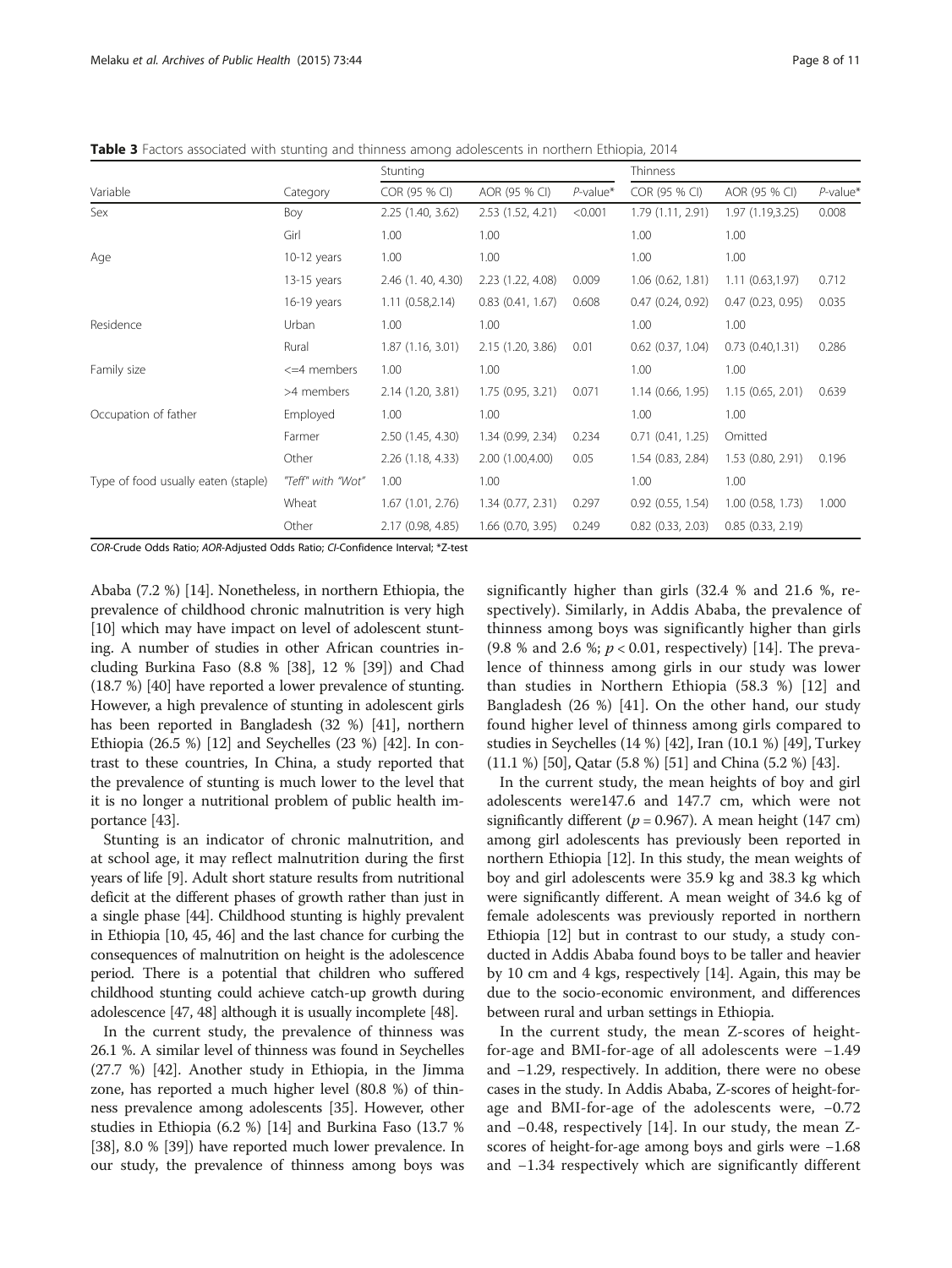$(p = 0.0028)$ . In another study in northern Ethiopia, a mean Z-score of height-for-age among girls was reported to be −1.5 [[12](#page-9-0)] which is similar to what our study found. In our study, mean Z-scores of BMI-for-age among boys and girls were  $-1.59$  and  $-1.06$  ( $p < 0.0001$ ), respectively. Consistent with our results, a study reported that mean Z-score of BMI-for-age was significantly higher in girls than boys [\[14\]](#page-9-0). Overall, our anthropometric data indicated adolescents living in a town which has both rural and urban residents had poorer nutrition status than those that live in the larger capital city of Addis Ababa. Nutritional Policies and programs against adolescent undernutrition should give focus and priority for rural areas where the problem is prevalent. These interventions are also equally important for small towns and peri-urban areas.

Globally, we found that Z-scores of height-for-age and BMI-for-age for all adolescents and by sex were found to be below the 2006 WHO standards. Other studies in Ethiopia have reported similar findings [\[12](#page-9-0), [14](#page-9-0)]. The reason for scoring lower means of BAZ and HAZ compared to the WHO growth standard are not surprising as Ethiopia is considered a developing and/or emerging country where poor dieting habits and insufficient food intake remains a concern.

#### Factors associated with undernutrition

In this study, adolescent boys had 2.5 times higher odds of stunting compared to girls. This finding is consistent with studies in south-west Ethiopia and Romania [[26,](#page-9-0) [52\]](#page-10-0). However, opposite finding has been reported in Extremadura (Spain) [[53](#page-10-0)]. Compared to those 10 to 12 years of age, adolescents 13–15 years of age had 2.2 times higher odds of being stunted. This finding is consistent with studies in Ethiopia, Burkina Faso and Bangladesh [[12](#page-9-0), [38](#page-9-0), [41, 54\]](#page-10-0) which demonstrated varying prevalence of stunting among different age groups. Rural residents had 2.2 times higher odds of being stunted than their urban counterparts. Similar to our result, studies in Ethiopia and western Africa [\[27, 35](#page-9-0), [38](#page-9-0), [55](#page-10-0)–[58](#page-10-0)] have reported the same findings.

Boys had almost 2 times higher odds of being thin compared to girls which is similar with findings in Ethiopia and Romania [[12](#page-9-0), [35,](#page-9-0) [52\]](#page-10-0). In the current study, adolescents aged 16 to 19 years were 53 % less likely to be thin compared to those aged 10 to 12 years. Association between age and thinness were reported in studies conducted in Ethiopia [\[12](#page-9-0)] and Bangladesh [[41](#page-10-0)]. In Ethiopia, national nutritional programs and interventions had special interest and focus on adolescent girls [[59, 60](#page-10-0)]. However, the current study shows that, compared to girls, boy adolescents are significantly being affected by undernutrition. Therefore, nutritional programs and interventions should also give at least equal attention to boys.

#### **Box 1** Key intervention recommendations

- In addition to children, nutrition interventions should consider adolescents as major target groups.
- Despite the existing focus for girl adolescents, it is equally important to address nutrition problems of their counterparts.
- Adolescents living in rural areas require more attention for nutrition interventions.

#### Limitations

We acknowledge some limitations in this study. Some variables such as the systematic measurement of nutritional knowledge, social and economic status, food security and dietary diversity score were not included. Furthermore, errors during anthropometric measurements are also possible and could lead to measurement bias. However, the data collectors were trained in anthropometric measurement procedures and they were also supervised during data collection. The study also did not collect information related to pubertal landmarks. Studies have shown that chronic under-nutrition can delay sexual maturity and the adolescent growth spurt. As a result, adjustments were not made for differences of ages of sexual maturation, which might confound comparisons between the survey and reference population [\[61, 62](#page-10-0)].

#### Conclusions

Undernutrition is widely prevalent among adolescents in northern Ethiopia. Height-for-age and BMI-for-age scores of all adolescents were found to be below the 2006 WHO standards. Age and residency were found to be important factors associated with stunting. Age was also an important factor associated with thinness. Importantly, unlike previous studies in Ethiopia [\[12, 34](#page-9-0)], we found that boys were affected more by undernutrition (both by stunting and thinness) compared to girls. Programs to support nutrition interventions for adolescents could provide an opportunity for healthy transition from childhood to adulthood and could be an important step in breaking the intergenerational cycle of malnutrition. Recognizing the intergenerational effect of malnutrition and high prevalence of adolescent undernutrition, there is a clear need to give due attention to adolescent nutrition. In Ethiopia, strategies in addressing the undernutrition among adolescents (focusing on both boys and girls) are needed in addition to the existing efforts to combat child undernutrition. Further studies with more robust methods are required to explore dietary pattern and nutrient intake and their association with nutritional status of adolescents.

#### Competing interests

The authors declare that they have no competing interests.

#### Authors' contributions

YAM has designed the study and involved in data collection, supervision and data processing. YAM has cleaned and analyzed the data; as well as interpreted the results and drafted the manuscript. GAZ and ZS participated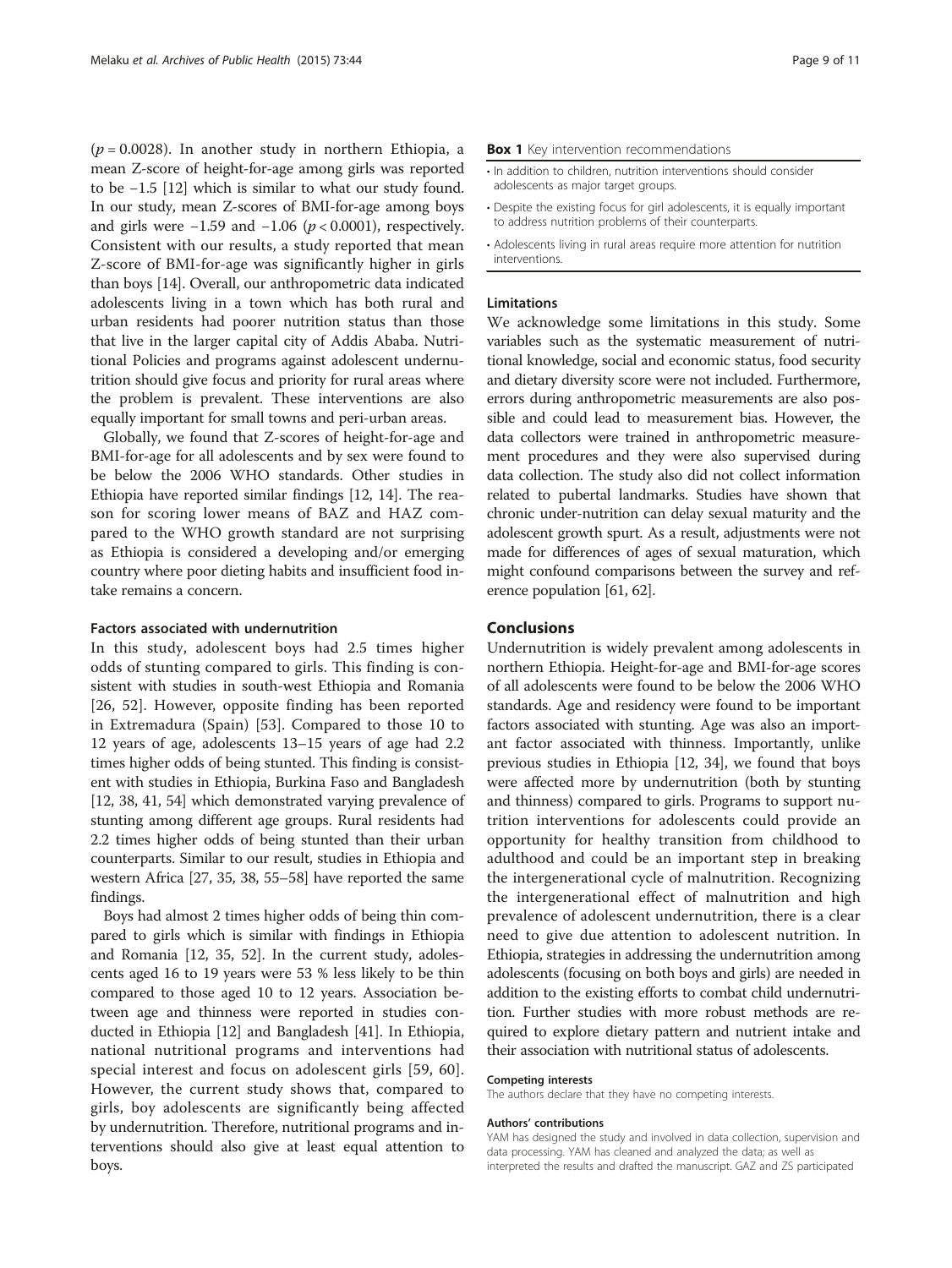<span id="page-9-0"></span>in analyzing and interpreting the data. GAZ, TKG, RJA and ZS have critically reviewed the manuscript. All authors read and approved the final manuscript.

#### Author's information

Tiffany K. Gill is currently a National Health and Medical Research Council Early Career fellow (Australian Public Health, ID 1013552).

#### **Acknowledaments**

The study was financially supported by Mekelle University. The authors also express their gratitude to the Tigray Regional Health and Education Bureau, the study participants, data collectors and supervisors for their involvement in the study.

Contents of this publication are solely the responsibility of the authors and do not necessarily represent the official views of the funding organization.

#### Author details

<sup>1</sup>School of Public Health, College of Health Sciences, Mekelle University, Mekelle, Ethiopia. <sup>2</sup>College of Pharmacy and Nutrition, University of Saskatchewan, Saskatoon, Canada. <sup>3</sup>School of Medicine, The University of Adelaide, Adelaide, South Australia, Australia.

#### Received: 30 December 2014 Accepted: 3 September 2015 Published online: 28 October 2015

#### References

- 1. UNDO/UNFPA/WHO/World Bank. Special program of Research, Development and Research Training in Human Reproductive Health (HRP), Progress in Reproductive Health Research. WHO production services, Geneva, Switzerland. ISBN 92 4 159191 9; p144; 2003.
- 2. Ghai OP, Gupta P, Paul VK. Ghai Essential Pediatrics, Adolescent Health and Development. Pediatrics. 2006;6:66.
- 3. UNICEF: progress for children: a report card on adolescents: UNICEF publications, New York, USA; Number 10, April 2012.
- 4. Campagna VN, Souza ASL. Corpoeimagem corporal no início da adolescênciafeminina. Bol Psic. 2006;56(124):9–35.
- 5. Nutrition for the school-aged child. UNL/Cooperative Extension Service. NebGuide Series No.G92-1086-A 2002, 1.
- 6. WHO. The Management of Nutrition in Major Emergencies. 2nd ed. Geneva: World Health Organization; 2000. p. 236.
- 7. Shahid A, Siddiqui FR, Bhatti MA, Ahmed M, Khan MW. Assessment of Nutritional Status of Adolescent College Girls at Rawalpindi. Department of Islamic International Medical College, Rawalpindi, Pakistan: HOD Community Medicine; 2010.
- Ng M, Fleming T, Robinson M, Thomson B, Graetz N, Margono C, et al. Global, regional, and national prevalence of overweight and obesity in children and adults during 1980—2013: a systematic analysis for the Global Burden of Disease Study 2013. Lancet. 2014;384:766–81. doi[:10.1016/S0140-](http://dx.doi.org/10.1016/S0140-6736(14)60460-8) [6736\(14\)60460-8](http://dx.doi.org/10.1016/S0140-6736(14)60460-8).
- 9. Muller O, Krawinkel M. Malnutrition and health in developing countries. CMAJ. 2005;173(3):279–86.
- 10. Central Statistical Agency [Ethiopia]. Ethiopia Mini Demographic and Health Survey, Addis Ababa, Ethiopia. 2014.
- 11. Ethiopian Health and Nutrition Research Institute: Nutrition baseline survey report for the national nutrition program of Ethiopia, Ethiopian Health and Nutrition Research Institute, Addis Ababa, Ethiopia, 2009/2010.
- 12. Mulugeta A, Hagos F, Stoecker B, Kruseman G, Linderhof V, Zenebe A, et al. Nutritional status of adolescent girls from rural communities of Tigray, Northern Ethiopia. Ethiop J Health Dev. 2009;23(1):5–11.
- 13. Prentice AM. The emerging epidemic of obesity in developing countries. Int J Epidemiol. 2006;35(1):93–9.
- 14. Gebreyohannes Y, Shiferaw S, Demtsu B, Bugssa G. Nutritional Status of Adolescents in Selected Government and Private Secondary Schools of Addis Ababa, Ethiopia. Int J Nutr Food Sci. 2014;3(6):504–14. doi[:10.11648/](http://dx.doi.org/10.11648/j.ijnfs.20140306.1) [j.ijnfs.20140306.1.](http://dx.doi.org/10.11648/j.ijnfs.20140306.1)
- 15. Rogol AD, Roemmich JN, Clark PA. Growth at Puberty. J Adolesc Health. 2002;31:192–200.
- 16. Mustanski BS, Viken RJ, Kaprio J, Pulkkinen L, Rose RJ. Genetic and environmental influences on pubertal development: longitudinal data from Finnish twins at ages 11 and 14. Dev Psychol. 2004;40(6):1188–98.
- 17. Berkey CS, Colditz GA, Rockett HR, Frazier AL, Willett WC. Dairy consumption and female height growth: prospective cohort study. Cancer Epidemiol Biomarkers Prev. 2009;18(6):1881–7.
- 18. Biro FM, Lucky AW, Simbartl LA, Barton BA, Daniels SR, Striegel-Moore R, et al. Pubertal maturation in girls and the relationship to anthropometric changes: pathways through puberty. J Pediatr. 2003;142(6):643–6.
- 19. Cheng G, Gerlach S, Libuda L, Kranz S, Günther ALB, Karaolis-Danckert N, et al. Diet quality in childhood is prospectively associated with the timing of puberty but not with body composition at puberty onset. J Nutr. 2010;140(1):95–102.
- 20. Rogol AD, Clark PA, Roemmich JN. Growth and pubertal development in children and adolescents: effects of diet and physical activity. Am J Clin Nutr. 2000;72(2 Suppl):521S–8.
- 21. Hadley C, Lindstrom D, Tessema F, Belachew T. Gender bias in food insecurity experiences of adolescents in Jimma zone. Soc Sci Med. 2008;66(2):427–38.
- 22. Belachew T, Hadley C, Lindstrom D, Gebremariam A, Lachat C, Kolsteren P. Food insecurity, school absenteeism and educational attainment of adolescents in Jimma Zone Southwest Ethiopia: a longitudinal study. Nutr J. 2011;10:29.
- 23. Harrison KA, Fleming AF, Briggs ND, Rossiter CE. Growth during pregnancy in Nigerian primigravidae. Br J Obstet Gynaecol. 1985;92 Suppl 5:32–9.
- 24. Naeya RL. Teenaged and pre-teenaged pregnancies: consequences of the fetal maternal competition for nutrients. Paediatrics. 1981;67:146–50.
- 25. Brabin L, Brabin BJ. The cost of successful adolescent growth and development in girls in relation to in relation to iron and vitamin A status. Am J Clin Nutr. 1992;55:955–8.
- 26. Deshmukh P, Gupta S, Bharambe M, Dongre M, Kaur S, Garg B. Nutritional Status of Adolescents in Rural Wardha Indian. J Pediatrics. 2006;73(2):139–41.
- 27. Mesert Y, Jemal H, Hailu K, Fleming L. Socioeconomic and demographic factors affecting body mass index of adolescents students aged 10–19 in Ambo, Ethiopia. Int J Biol Sci. 2010;6(4):321–6.
- 28. Carvalho IH, Francescantonio M, Neutzling M, Taddei A. Risk factors for overweight and obesity in adolescents of a Brazilian university: a case–control study. Nutr Hosp. 2009;24:17–24.
- 29. WHO. Anthroplus for personal computers manual: Software for assessing growth of the world's children and adolescents. Department of Nutrition for Health and Development. Geneva: WHO; 2009. (Available from: [http://](http://www.who.int/growthref/en/) [www.who.int/growthref/en/](http://www.who.int/growthref/en/)) [Accessed on August 25, 2014].
- 30. Gomes Fda S, Anjos LA, Vasconcellos MT. Influence of different body mass index cut-off values in assessing the nutritional status of adolescents in a household survey. Cad Saude Publica. 2009;25:1850–7.
- 31. Silva HG, Chiara VL, Barros ME, Rego AL, Ferreira A, Pitasi BA, et al. Diagnosing the nutritional status of schoolchildren: a comparison between Brazilian and international criteria. J Pediatr (Rio J). 2008;84:550–5.
- 32. BayaBotti A, Perez-Cueto FJ, Vasquez Monllor PA, Kolsteren PW. International BMI-for-age references underestimate thinness and overestimate overweight and obesity in Bolivian adolescents. Nutr Hosp. 2010;25:428–36.
- 33. Khasnutdinova SL, Grjibovski AM. Prevalence of stunting, underweight, overweight and obesity in adolescents in Velsk district, north-west Russia: a cross-sectional study using both international and Russian growth references. Public Health. 2010;124:392–7.
- 34. Belachew T, Lindstrom D, Hadley C, Gebremariam A, Kasahun W, Kolsteren P. Food insecurity and linear growth of adolescents in Jimma Zone, Southwest Ethiopia. Nutr J. 2013;12:55.
- 35. Assefa H, Belachew T, Negash L. Socioeconomic Factors Associated with Underweight and Stunting among Adolescents of Jimma Zone, South West Ethiopia: A Cross-Sectional Study. ISRN Public Health 2013: 7. Hindawi Publishing Corporation. http://dx.doi.org/10.1155/2013/238546.
- 36. de Onis M, Onyango AW, Borghi E, Siyam A, Nishida C, Siekmann J. Development of a WHO growth reference for school-aged children and adolescents. Bull World Health Organ. 2007;85:660–7.
- 37. Hosmer DW, Lemeshow S. Applied Logistic Regression. 2nd ed. New York: J Wiley and Sons; 2000.
- 38. Daboné C, Delisle HF, Receveur O. Poor nutritional status of schoolchildren in urban and peri-urban areas of Ouagadougou (Burkina Faso). Nutr J. 2011;10:34.
- 39. MEBA: Enquête de base du projet de santé et nutrition scoliare- Rapport présenté par Helen Keller International (HKI). Ministère de l'Enseignement de Base et de l'Alphabétisation-Burkina Faso, 2007, 31.
- 40. Beasley M, Brooker S, Ndinaromtan M, Madjiouroum EM, Baboguel M, Djenguinabe E, et al. First nationwide survey of the health of schoolchildren in Chad. Trop Med Int Health. 2002;7(7):625–30.